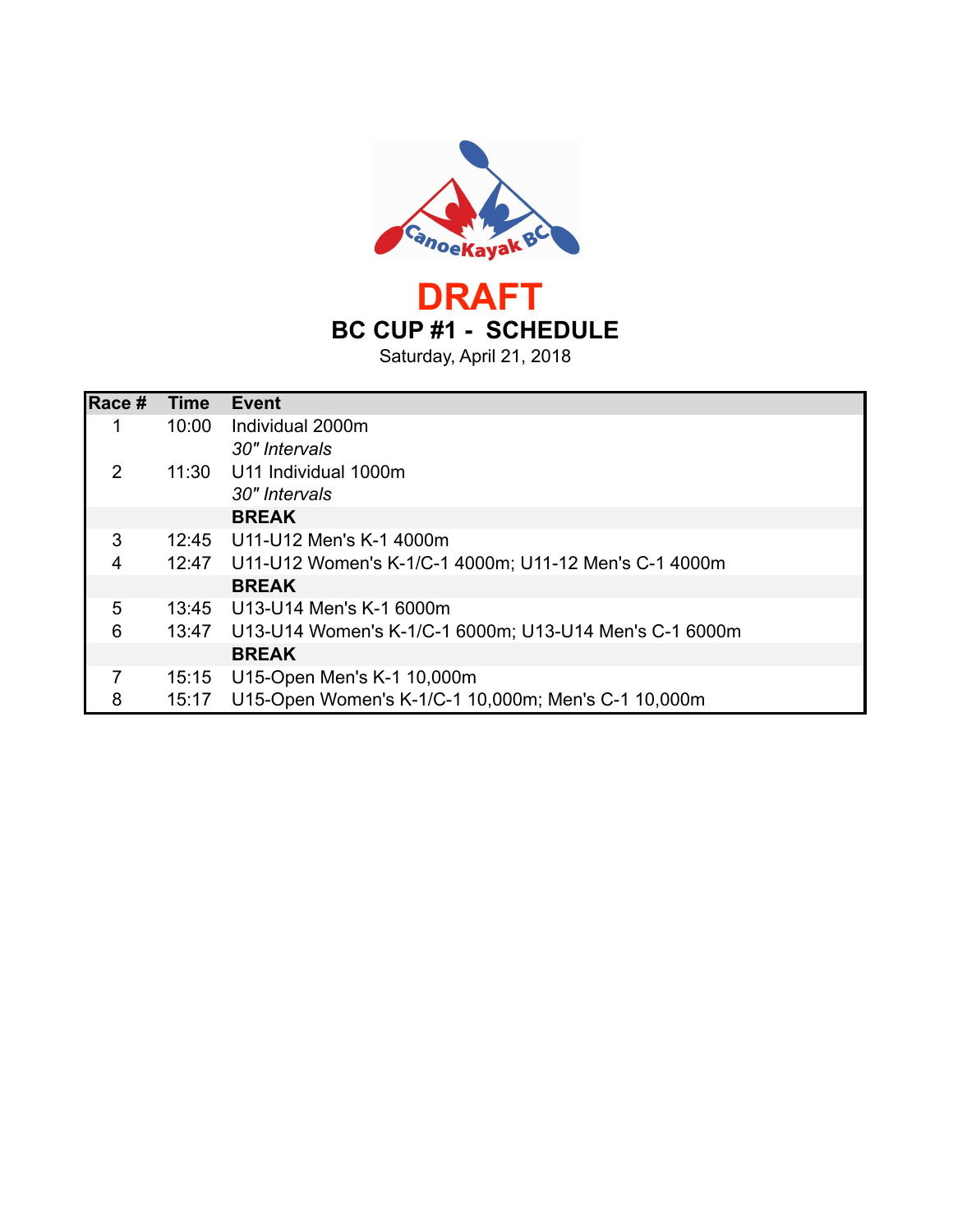

## **BURNABY LAKE BC CUP #1 - Saturday, April 21, 2018**

### **2000m Individual Time Control - First Start at 10 AM**

Race #1 - 10:00 AM

| Lane           | <b>Start Time</b> | Actual | <b>Crew</b>              | S | <b>CAT</b> | Club         | <b>Finish Time</b> |
|----------------|-------------------|--------|--------------------------|---|------------|--------------|--------------------|
| 1              | 00:00.0           |        | <b>Cameron Antifave</b>  | M | Open       | <b>NCKC</b>  |                    |
| $\overline{2}$ | 00:30.0           |        | <b>Elliot Hoyt</b>       | M | Open       | <b>FCKC</b>  |                    |
| 3              | 01:00.00          |        | Spencer Robinson         | M | Open       | <b>KCKC</b>  |                    |
| 4              | 01:30.00          |        | Ivan Strashenko          | M | U17        | <b>BCKC</b>  |                    |
| 5              | 02:00.00          |        | <b>Stanley Netherton</b> | M | Open       | <b>KCKC</b>  |                    |
| 6              | 02:30.00          |        | Thomas Duff              | M | Open       | <b>NCKC</b>  |                    |
| 7              | 03:00.00          |        | Aiden Tabata             | M | Open       | <b>KCKC</b>  |                    |
| 8              | 03:30.00          |        | <b>Ben Muench</b>        | M | Open       | <b>FCKC</b>  |                    |
| 9              | 04:00.00          |        | <b>Alex Dmitriev</b>     | M | U16        | <b>RCKC</b>  |                    |
| 10             | 04:30.00          |        | <b>Edward Colhoun</b>    | M | U16        | <b>BCKC</b>  |                    |
| 11             | 05:00.00          |        | Sam Rosenthal            | M | Open       | <b>RCKC</b>  |                    |
| 12             | 05:30.00          |        | Devon Holcroft           | M | Open       | <b>FCKC</b>  |                    |
| 13             | 06:00.00          |        | Marvin Bader             | M | Open       | <b>FCSCC</b> |                    |
| 14             | 06:30.00          |        | Jackson Ali              | M | U15        | <b>NCKC</b>  |                    |
| 15             | 07:00.00          |        | Stephen Wang             | M | U16        | <b>RCKC</b>  |                    |
| 16             | 07:30.00          |        | <b>Kieran Nott</b>       | M | U15        | <b>PCA</b>   |                    |
| 17             | 08:00.00          |        | Preston San              | M | U15        | <b>FCKC</b>  |                    |
| 18             | 08:30.00          |        | Lucas Mortensen          | M | Open       | <b>FCSCC</b> |                    |
| 19             | 09:00.00          |        | David Helliwell          | M | Open       | <b>FCSCC</b> |                    |
| 20             | 09:30.00          |        | Matthew Smith            | M | Open       | <b>RCKC</b>  |                    |
| 21             | 10:00.00          |        | Darren Granale           | M | U16        | <b>RCKC</b>  |                    |
| 22             | 10:30.00          |        | <b>Braiden Davis</b>     | M | U16        | <b>RCKC</b>  |                    |
| 23             | 11:00.00          |        | Dylan Walsh              | M | U15        | <b>FCSCC</b> |                    |
| 24             | 11:30.00          |        | Corey Stewart            | M | Open/Para  | <b>APC</b>   |                    |
| 25             | 12:00.00          |        | Colin Templeton          | M | U15        | <b>RCKC</b>  |                    |
| 26             | 12:30.00          |        | Daniel Castillo          | M | Open       | <b>FCSCC</b> |                    |
|                |                   |        |                          |   |            |              |                    |
|                |                   |        |                          |   |            |              |                    |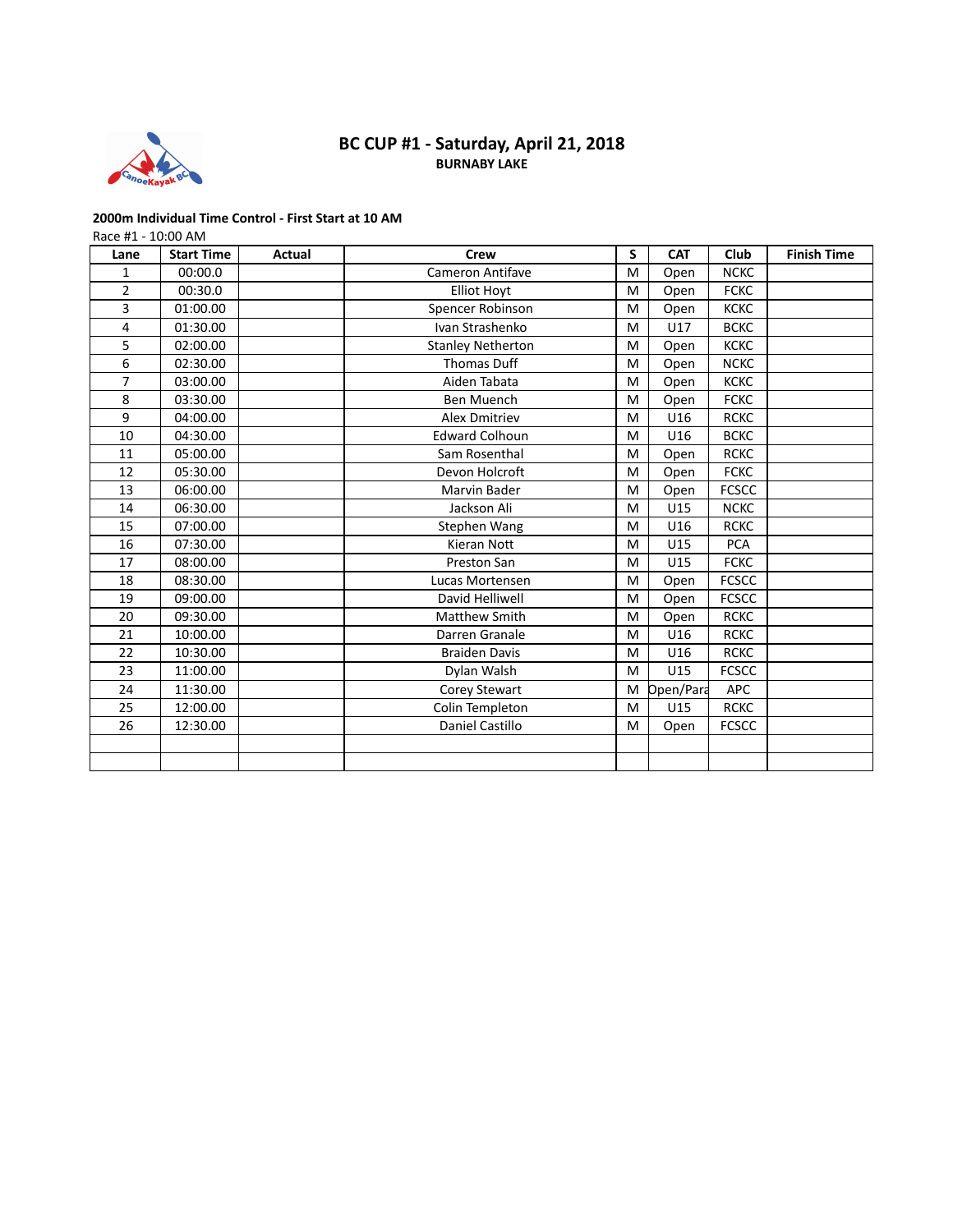| Lane | <b>Start Time</b> | Actual | <b>Crew</b>                                 | S | <b>CAT</b> | Club         | <b>Finish Time</b> |   |
|------|-------------------|--------|---------------------------------------------|---|------------|--------------|--------------------|---|
| 30   | 19:00.00          |        | Sierra Noskoff                              | W | Open       | <b>LPKST</b> |                    |   |
| 31   | 19:30.00          |        | Cassidy MacPherson                          | F | U15        | <b>RCKC</b>  |                    |   |
| 32   | 20:00.00          |        | Kat Loutet                                  | F | U17        | <b>BCKC</b>  |                    |   |
| 33   | 20:30.00          |        | <b>Ydris Hunter</b>                         | M | Open       | <b>FCSCC</b> |                    | C |
| 34   | 21:00.00          |        | Elisa Robson-Brown                          | F | Open       | <b>FCSCC</b> |                    |   |
| 35   | 21:30.00          |        |                                             | F |            | <b>FCSCC</b> |                    |   |
|      |                   |        | <b>Tiffany Yau</b><br><b>Milan Gauthier</b> | W | Open       |              |                    |   |
| 36   | 22:00.00          |        |                                             |   | Open       | <b>LPKST</b> |                    |   |
| 37   | 22:30.00          |        | Mika Asano                                  | F | U16        | <b>BCKC</b>  |                    |   |
| 38   | 23:00.00          |        | Noah Said                                   | M | Open       | <b>FCKC</b>  |                    |   |
| 39   | 23:30.00          |        | Quinn Phare                                 | M | U17        | <b>PCA</b>   |                    | C |
| 40   | 24:00.00          |        | Liam Stewart                                | M | Open       | <b>FCKC</b>  |                    | C |
| 41   | 24:30.00          |        | Abigail Donaldson                           | F | Open       | <b>KCKC</b>  |                    |   |
| 42   | 25:00.00          |        | Neha Harle                                  | W | Open       | <b>LPKST</b> |                    |   |
| 43   | 25:30.00          |        | Siobhan Gibbons                             | F | U15        | <b>NCKC</b>  |                    |   |
| 44   | 26:00.00          |        | Teegen Letwin                               | F | U15        | <b>NCKC</b>  |                    |   |
| 45   | 26:30.00          |        | Sam Loutet                                  | F | U17        | <b>BCKC</b>  |                    | C |
| 46   | 27:00.00          |        | Shayla Thom                                 | F | U16        | <b>BCKC</b>  |                    |   |
| 47   | 27:30.00          |        | <b>Quinn Thomson</b>                        | M | U15        | <b>FCSCC</b> |                    | C |
| 48   | 28:00.00          |        | Shania Modha                                | F | U15        | <b>RCKC</b>  |                    |   |
| 49   | 28:30.00          |        | Kenji MacMartin                             | M | U15        | <b>FCSCC</b> |                    | C |
| 50   | 29:00.00          |        | <b>Hilary Greenwood</b>                     | F | U15        | <b>BHAM</b>  |                    |   |
| 51   | 29:30.00          |        | Megan Pankratz                              | F | Open       | <b>APC</b>   |                    |   |
| 52   | 30:00.00          |        | Cara Koehler                                | F | Open       | <b>RCKC</b>  |                    |   |
| 53   | 30:30.00          |        | Jill Esseltine                              | F | U17        | <b>PCA</b>   |                    |   |
| 54   | 31:00.00          |        | Moira Bader                                 | F | U15        | <b>FCSCC</b> |                    |   |
| 55   | 31:30.00          |        | <b>Emily Robinson</b>                       | F | Open       | <b>KCKC</b>  |                    | C |
|      |                   |        |                                             |   |            |              |                    |   |

### **Open Women's K-1/Open Men's C-1/Open Women's C-1 2000m**

#### **U13-14 Men's Kayak 2000m**

| Lane | <b>Start Time</b> | Actual | Crew                     | S | <b>CAT</b> | Club         | <b>Finish Time</b> |
|------|-------------------|--------|--------------------------|---|------------|--------------|--------------------|
| 60   | 37:00.0           |        | Harry Colhoun            | M | U14        | <b>BCKC</b>  |                    |
| 61   | 37:30.0           |        | Charlie Toth             | M | U14        | <b>FCKC</b>  |                    |
| 62   | 38:00.0           |        | Bryant Kelleway          | M | U14        | <b>RCKC</b>  |                    |
| 63   | 38:30.0           |        | Jasper Letwin            | M | U14        | <b>NCKC</b>  |                    |
| 64   | 39:00.0           |        | Rowan Davison            | M | U14        | <b>FCSCC</b> |                    |
| 65   | 39:30.0           |        | Zach McGiverin           | M | U13        | <b>BHAM</b>  |                    |
| 66   | 40:00.0           |        | Jonas Decker             | M | U14        | <b>KCKC</b>  |                    |
| 67   | 40:30.0           |        | Aksel Schroeder          | M | U14        | <b>NCKC</b>  |                    |
| 68   | 41:00.0           |        | Kristian McIntosh        | M | U13        | <b>RCKC</b>  |                    |
| 69   | 41:30.0           |        | Liam Grover              | M | U14        | <b>KCKC</b>  |                    |
| 70   | 42:00.0           |        | Noah Stubbings           | M | U14        | <b>NCKC</b>  |                    |
| 71   | 42:30.0           |        | Keegan Bateman           | M | U14        | <b>FCSCC</b> |                    |
| 72   | 43:00.0           |        | Andrew Thom              | M | U13        | <b>BCKC</b>  |                    |
| 73   | 43:30.0           |        | Ryan Yao                 | M | U13        | <b>NCKC</b>  |                    |
| 74   | 44:00.0           |        | Andrew Clark             | M | U13        | <b>KCKC</b>  |                    |
| 75   | 44:30.0           |        | <b>Cameron Mazutines</b> | M | U14        | <b>NCKC</b>  |                    |
| 76   | 45:00.0           |        | Warren Jaff              | M | U13        | <b>FCSCC</b> |                    |
| 77   | 45:30.0           |        | Adam Vetter              | M | U13        | <b>FCSCC</b> |                    |
| 78   | 46:00.0           |        | lain St. Arnault         | M | U13        | <b>FCSCC</b> |                    |
| 79   | 46:30.0           |        | Sebastian Rangel Ortega  | M | U14        | <b>BCKC</b>  | C                  |
| 80   | 47:00.0           |        | Cooper Julien            | M | U14        | <b>KCKC</b>  |                    |
| 81   | 47:30.0           |        | Kaleb Aubey              | M | U13        | <b>FCKC</b>  |                    |
|      |                   |        |                          |   |            |              |                    |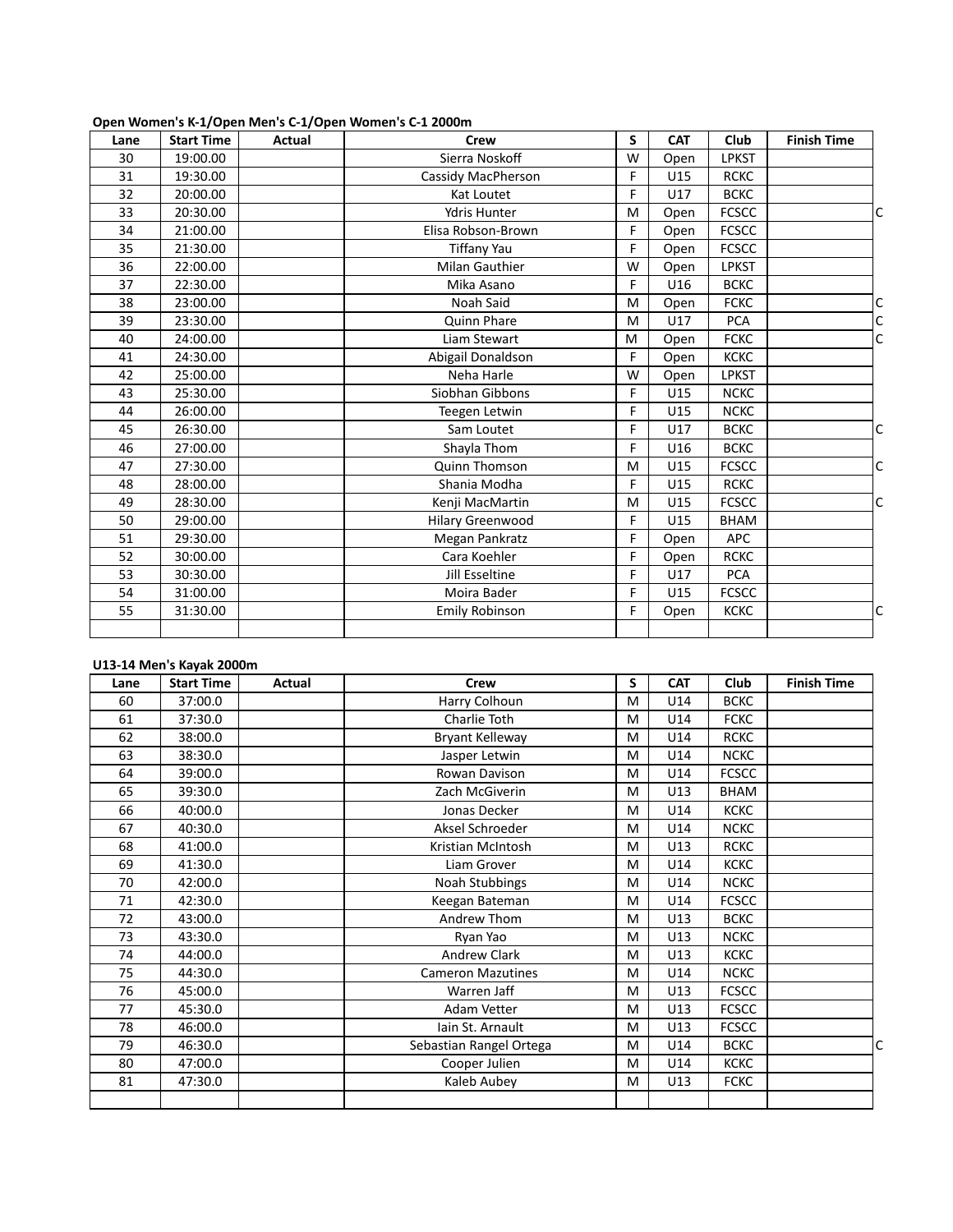| Lane | <b>Start Time</b> | Actual | <b>Crew</b>         | S | <b>CAT</b> | Club         | <b>Finish Time</b> |   |
|------|-------------------|--------|---------------------|---|------------|--------------|--------------------|---|
| 85   | 54:00.0           |        | Abby Scoggins       | F | U13        | <b>BHAM</b>  |                    |   |
| 86   | 54:30.0           |        | Gillian Helliwell   | F | U14        | <b>FCSCC</b> |                    |   |
| 87   | 55:00.0           |        | Niamh Gibbons       | F | U13        | <b>NCKC</b>  |                    |   |
| 88   | 55:30.0           |        | Moyo Alabi          | F | U13        | <b>NCKC</b>  |                    |   |
| 89   | 56:00.0           |        | Landon McQuarrie    | M | U14        | <b>FCKC</b>  |                    | C |
| 90   | 56:30.0           |        | Lauren Ko           | F | U14        | <b>BCKC</b>  |                    |   |
| 91   | 57:00.0           |        | Ingrid RangelOrtega | F | U13        | <b>BCKC</b>  |                    |   |
| 92   | 57:30.0           |        | Lauryn Clague       | F | U13        | <b>FCSCC</b> |                    |   |
| 93   | 58:00.0           |        | Sara Pollard        | F | U13        | <b>BCKC</b>  |                    |   |
| 94   | 58:30.0           |        | Cailey Race         | F | U13        | <b>FCSCC</b> |                    |   |
| 95   | 59:00.0           |        | Reina Watanabe      | F | U13        | <b>FCSCC</b> |                    |   |
| 96   | 59:30.0           |        | Holly Adam          | F | U13        | <b>NCKC</b>  |                    |   |
| 97   | 00:00.0           |        | Danylo Korsei       | M | U13        | <b>FCSCC</b> |                    | C |
| 98   | 00:30.0           |        | Emily Jakeway       | F | U14        | <b>RCKC</b>  |                    |   |
| 99   | 01:00.0           |        | Anna Beaudry        | F | U13        | <b>PCA</b>   |                    | C |
| 1    | 01:30.0           |        | Asha Cartagena      | F | U14        | <b>FCSCC</b> |                    | C |
| 2    | 02:00.0           |        | <b>Brenna Nott</b>  | F | U13        | <b>PCA</b>   |                    | C |
|      |                   |        |                     |   |            |              |                    |   |
|      |                   |        |                     |   |            |              |                    |   |

#### **U13-14 Women's K-1 and C-1; U13-U14 Men's C-1 2000m**

### **U12 Men's and Women's Kayak**

| Lane | <b>Start Time</b> | Actual | Crew             | S  | <b>CAT</b> | Club         | <b>Finish Time</b> |
|------|-------------------|--------|------------------|----|------------|--------------|--------------------|
| 10   | 07:00.0           |        | Ethan Hennig     | M  | U12        | <b>RCKC</b>  |                    |
| 11   | 07:30.0           |        | Mia Clarke       | F. | U12        | <b>BHAM</b>  |                    |
| 12   | 08:00.0           |        | Tomoki MacMartin | M  | U12        | <b>FCSCC</b> |                    |
| 13   | 08:30.0           |        | Lucas Fong       | M  | U12        | <b>BCKC</b>  |                    |
| 14   | 09:00.0           |        | Jeffrey Sun      | M  | U12        | <b>FCKC</b>  |                    |
| 15   | 09:30.0           |        | Coleton McCoy    | M  | U12        | <b>BHAM</b>  |                    |
| 16   | 10:00.0           |        | Matt House       | M  | U12        | <b>KCKC</b>  |                    |
| 17   | 10:30.0           |        | Jericho Searle   | M  | U12        | APC          |                    |
| 18   | 11:00.0           |        | Sam Fasullo      | M  | U12        | <b>FCKC</b>  |                    |
| 19   | 11:30.0           |        | Seth Doyle       | M  | U12        | <b>NCKC</b>  |                    |
| 20   | 12:00.0           |        | Marko Radovic    | M  | U12        | <b>FCSCC</b> |                    |
| 21   | 12:30.0           |        | Milo Jackson     | M  | U12        | <b>FCSCC</b> |                    |
| 22   | 13:00.0           |        | Noah MacMartin   | M  | U12        | <b>FCSCC</b> |                    |
|      |                   |        |                  |    |            |              |                    |
|      |                   |        |                  |    |            |              |                    |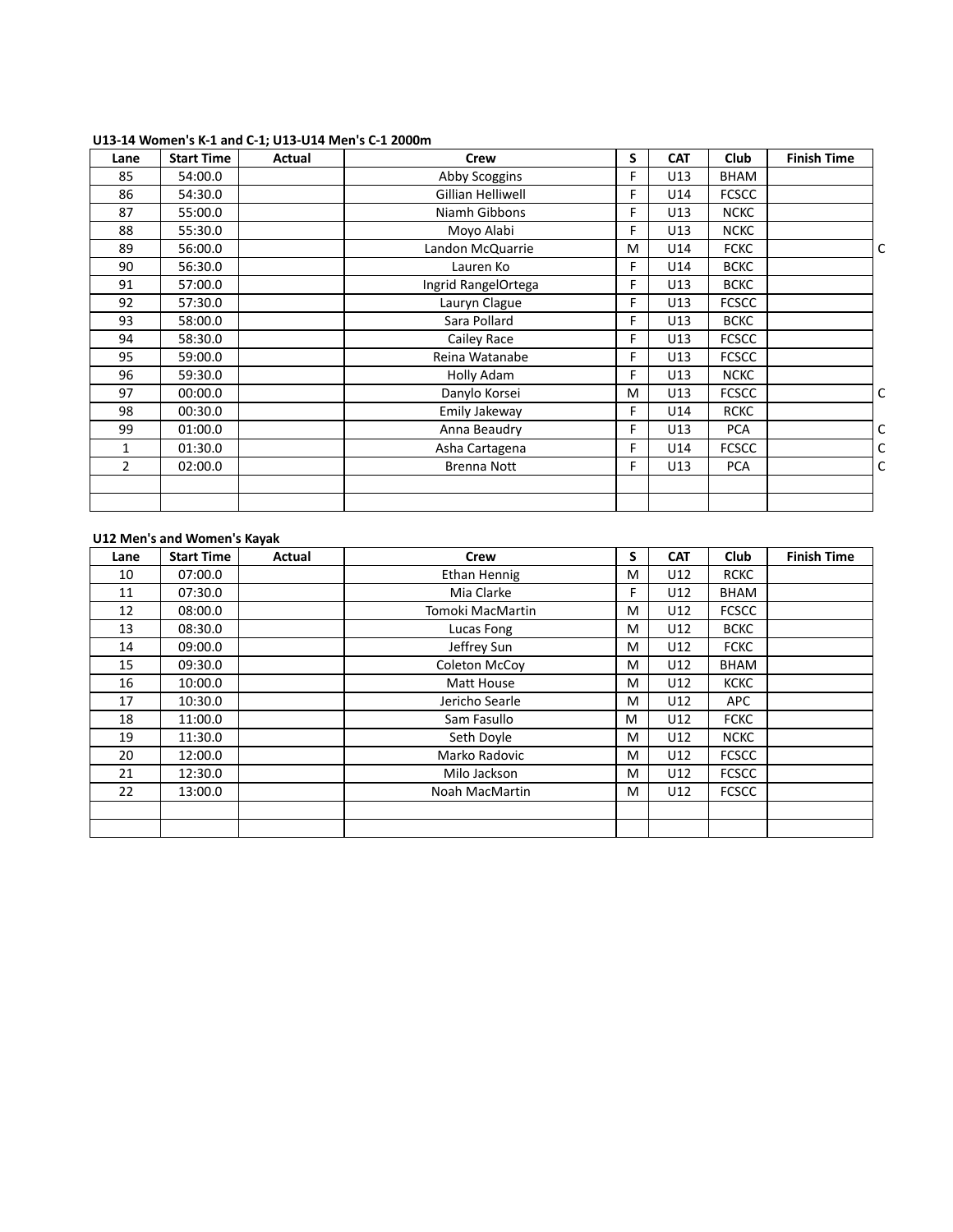#### **U11 Men's Kayak 1000m** Race #2 -  $11:30$  AM

|      | $110C$ $\pi$ $\epsilon$ $\pm$ $\pm$ $\pm$ $\sigma$ $\pi$ $\pi$ |        |                   |   |            |             |                    |  |  |  |
|------|----------------------------------------------------------------|--------|-------------------|---|------------|-------------|--------------------|--|--|--|
| Lane | <b>Start Time</b>                                              | Actual | Crew              |   | <b>CAT</b> | Club        | <b>Finish Time</b> |  |  |  |
| 30   | 30:00.0                                                        |        | Thorban Schroeder | M | U11        | <b>NCKC</b> |                    |  |  |  |
| 31   | 30:30.0                                                        |        | Ryan Lee          | м | U11        | <b>BHAM</b> |                    |  |  |  |
| 32   | 31:00.0                                                        |        | Owen Mithell      | M | U11        | <b>NCKC</b> |                    |  |  |  |
| 33   | 31:30.0                                                        |        | Carson Ko         | м | U11        | <b>BCKC</b> |                    |  |  |  |
| 34   | 32:00.0                                                        |        | Julian Eusanio    | м | U11        | <b>NCKC</b> |                    |  |  |  |
|      |                                                                |        |                   |   |            |             |                    |  |  |  |
|      |                                                                |        |                   |   |            |             |                    |  |  |  |

### **U11 Women's Kayak 1000m**

| Lane | <b>Start Time</b> | Actual | Crew                  | э  | <b>CAT</b> | <b>Club</b>  | <b>Finish Time</b> |
|------|-------------------|--------|-----------------------|----|------------|--------------|--------------------|
| 40   | 33:00.0           |        | <b>Ellie Scoggins</b> |    | U11        | <b>BHAM</b>  |                    |
| 41   | 33:30.0           |        | Sally Greenwood       | E  | U11        | <b>BHAM</b>  |                    |
| 42   | 34:00.0           |        | Avalon Lawson-Long    |    | U11        | <b>FCSCC</b> |                    |
| 43   | 34:30.0           |        | Kahlen Tsze           |    | U11        | <b>FCSCC</b> |                    |
| 44   | 35:00.0           |        | Matilda Lawson-Long   |    | U11        | <b>FCSCC</b> |                    |
| 45   | 35:30.0           |        | Narin Jaff            | E. | U11        | <b>FCSCC</b> |                    |
| 46   | 36:00.0           |        | Mischa Grover         |    | U11        | <b>KCKC</b>  |                    |
|      |                   |        |                       |    |            |              |                    |
|      |                   |        |                       |    |            |              |                    |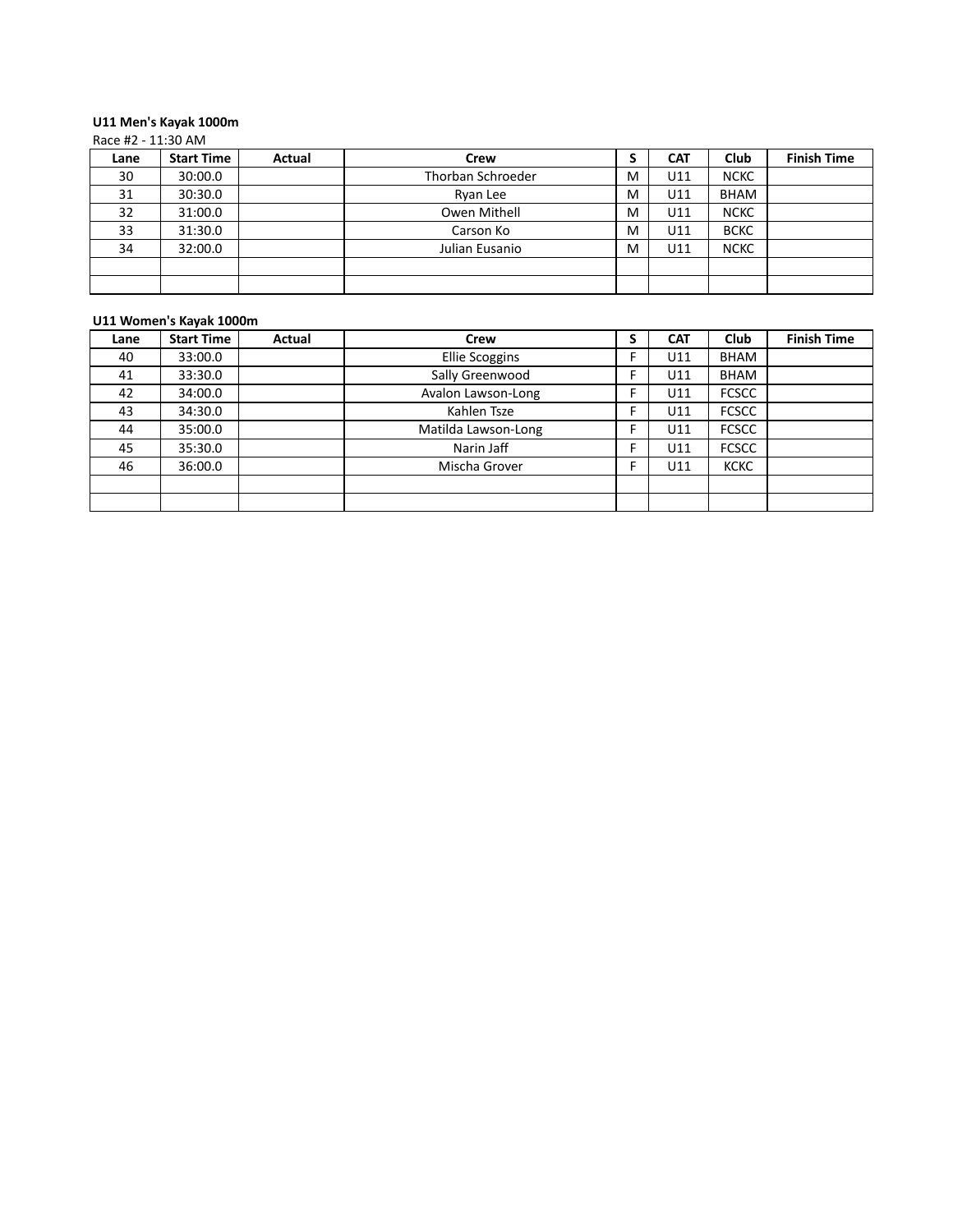

## **BC CUP #1 - Saturday, April 21, 2018 BURNABY LAKE**

### **U11-12 Men's Kayak 4000m; U12 Women's K-1 4000m**

|       | Race #3 - 12:45 pm |                     |   |            |              |             |  |  |  |  |
|-------|--------------------|---------------------|---|------------|--------------|-------------|--|--|--|--|
| Place | Lane               | <b>Crew</b>         | S | <b>CAT</b> | <b>Club</b>  | <b>Time</b> |  |  |  |  |
|       | 10                 | <b>Ethan Hennig</b> | M | U12        | <b>RCKC</b>  |             |  |  |  |  |
|       | 11                 | Mia Clarke          | F | U12        | <b>BHAM</b>  |             |  |  |  |  |
|       | 12                 | Tomoki MacMartin    | M | U12        | <b>FCSCC</b> |             |  |  |  |  |
|       | 13                 | Lucas Fong          | M | U12        | <b>BCKC</b>  |             |  |  |  |  |
|       | 14                 | Jeffrey Sun         | М | U12        | <b>FCKC</b>  |             |  |  |  |  |
|       | 15                 | Coleton McCoy       | М | U12        | <b>BHAM</b>  |             |  |  |  |  |
|       | 16                 | Matt House          | M | U12        | <b>KCKC</b>  |             |  |  |  |  |
|       | 17                 | Jericho Searle      | M | U12        | <b>APC</b>   |             |  |  |  |  |
|       | 18                 | Sam Fasullo         | M | U12        | <b>FCKC</b>  |             |  |  |  |  |
|       | 19                 | Seth Doyle          | м | U12        | <b>FCSCC</b> |             |  |  |  |  |
|       | 20                 | Marko Radovic       | M | U12        | <b>FCSCC</b> |             |  |  |  |  |
|       | 21                 | Milo Jackson        | M | U12        | <b>FCSCC</b> |             |  |  |  |  |
|       | 22                 | Noah MacMartin      | м | U12        | <b>FCSCC</b> |             |  |  |  |  |
|       | 30                 | Thorban Schroeder   | м | U11        | <b>NCKC</b>  |             |  |  |  |  |
|       | 31                 | Ryan Lee            | M | U11        | <b>BHAM</b>  |             |  |  |  |  |
|       | 32                 | Owen Mithell        | М | U11        | <b>NCKC</b>  |             |  |  |  |  |
|       | 33                 | Carson Ko           | M | U11        | <b>BCKC</b>  |             |  |  |  |  |
|       | 34                 | Julian Eusanio      | м | U11        | <b>NCKC</b>  |             |  |  |  |  |
|       |                    |                     |   |            |              |             |  |  |  |  |
|       |                    |                     |   |            |              |             |  |  |  |  |

## **U11 Women's K-1 4000m**

|       | Race #4 - 12:47 pm |                       |   |            |              |             |  |  |  |
|-------|--------------------|-----------------------|---|------------|--------------|-------------|--|--|--|
| Place | Lane               | <b>Crew</b>           | S | <b>CAT</b> | <b>Club</b>  | <b>Time</b> |  |  |  |
|       | 40                 | <b>Ellie Scoggins</b> | F | U11        | <b>BHAM</b>  |             |  |  |  |
|       | 41                 | Sally Greenwood       | F | U11        | <b>BHAM</b>  |             |  |  |  |
|       | 42                 | Avalon Lawson-Long    | F | U11        | <b>FCSCC</b> |             |  |  |  |
|       | 43                 | Kahlen Tsze           | F | U11        | <b>FCSCC</b> |             |  |  |  |
|       | 44                 | Matilda Lawson-Long   | Е | U11        | <b>FCSCC</b> |             |  |  |  |
|       | 45                 | Narin Jaff            | F | U11        | <b>FCSCC</b> |             |  |  |  |
|       | 46                 | Mischa Grover         | F | U11        | <b>KCKC</b>  |             |  |  |  |
|       |                    |                       |   |            |              |             |  |  |  |
|       |                    |                       |   |            |              |             |  |  |  |
|       |                    |                       |   |            |              |             |  |  |  |

**BREAK**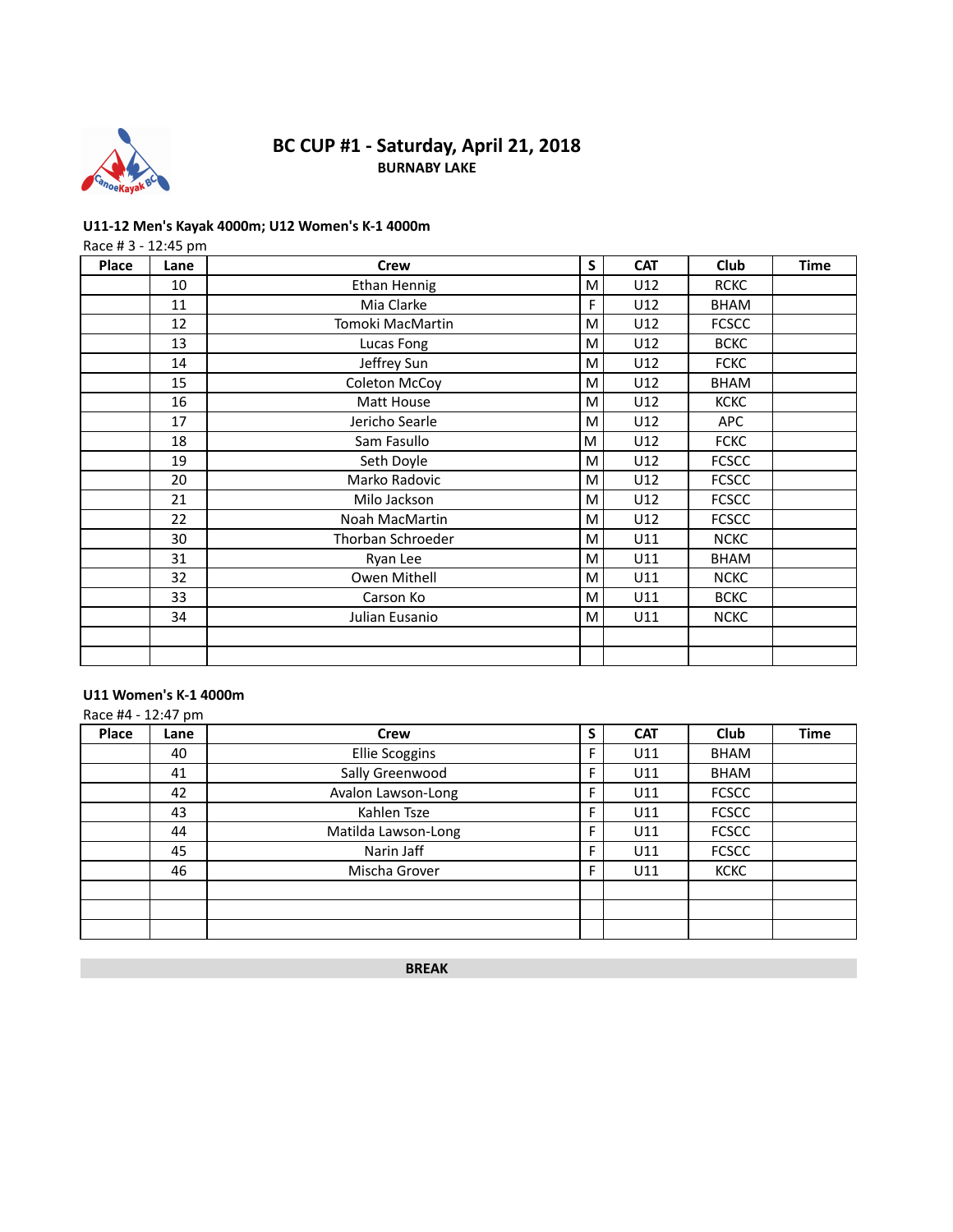## **U13-U14 Men's K-1 6000m**

Race #5 - 13:45

| Place | Lane | <b>Crew</b>              | S | <b>CAT</b> | Club         | <b>Time</b> |
|-------|------|--------------------------|---|------------|--------------|-------------|
|       | 60   | Harry Colhoun            | M | U14        | <b>BCKC</b>  |             |
|       | 61   | Charlie Toth             | M | U14        | <b>FCKC</b>  |             |
|       | 62   | Bryant Kelleway          | M | U14        | <b>RCKC</b>  |             |
|       | 63   | Jasper Letwin            | M | U14        | <b>NCKC</b>  |             |
|       | 64   | Rowan Davison            | M | U14        | <b>FCSCC</b> |             |
|       | 65   | Zach McGiverin           | M | U13        | BHAM         |             |
|       | 66   | Jonas Decker             | M | U14        | <b>KCKC</b>  |             |
|       | 67   | Aksel Schroeder          | M | U14        | <b>NCKC</b>  |             |
|       | 68   | Kristian McIntosh        | M | U13        | <b>RCKC</b>  |             |
|       | 69   | Liam Grover              | M | U14        | <b>KCKC</b>  |             |
|       | 70   | Noah Stubbings           | M | U14        | <b>NCKC</b>  |             |
|       | 71   | Keegan Bateman           | M | U14        | <b>FCSCC</b> |             |
|       | 72   | Andrew Thom              | M | U13        | <b>BCKC</b>  |             |
|       | 73   | Ryan Yao                 | M | U13        | <b>NCKC</b>  |             |
|       | 74   | Andrew Clark             | M | U13        | <b>KCKC</b>  |             |
|       | 75   | <b>Cameron Mazutines</b> | M | U14        | <b>NCKC</b>  |             |
|       | 76   | Warren Jaff              | M | U13        | <b>FCSCC</b> |             |
|       | 77   | Adam Vetter              | M | U13        | <b>FCSCC</b> |             |
|       | 78   | Iain St. Arnault         | M | U13        | <b>FCSCC</b> |             |
|       | 79   | Sebastian Rangel Ortega  | M | U14        | <b>BCKC</b>  |             |
|       | 80   | Cooper Julien            | M | U14        | <b>KCKC</b>  |             |
|       | 81   | Kaleb Aubey              | M | U13        | <b>FCKC</b>  |             |
|       |      |                          |   |            |              |             |

## **U13-14 Women's K-1 and C-1 6000m; U13-14 Men's C-1 6000m**

Race #6 - 13:47

| Place | Lane           | <b>Crew</b>         | S | <b>CAT</b> | Club         | <b>Time</b> |   |
|-------|----------------|---------------------|---|------------|--------------|-------------|---|
|       | 85             | Abby Scoggins       | F | U13        | BHAM         |             |   |
|       | 86             | Gillian Helliwell   | F | U14        | <b>FCSCC</b> |             |   |
|       | 87             | Niamh Gibbons       | F | U13        | <b>NCKC</b>  |             |   |
|       | 88             | Moyo Alabi          | F | U13        | <b>NCKC</b>  |             |   |
|       | 89             | Landon McQuarrie    | M | U14        | <b>FCKC</b>  |             | C |
|       | 90             | Lauren Ko           | F | U14        | <b>BCKC</b>  |             |   |
|       | 91             | Ingrid RangelOrtega | F | U13        | <b>BCKC</b>  |             |   |
|       | 92             | Lauryn Clague       | F | U13        | <b>FCSCC</b> |             |   |
|       | 93             | Sara Pollard        | F | U13        | <b>BCKC</b>  |             |   |
|       | 94             | Cailey Race         | F | U13        | <b>FCSCC</b> |             |   |
|       | 95             | Reina Watanabe      | F | U13        | <b>FCSCC</b> |             |   |
|       | 96             | Holly Adam          | F | U13        | <b>NCKC</b>  |             |   |
|       | 97             | Danylo Korsei       | M | U13        | <b>FCSCC</b> |             | C |
|       | 98             | Emily Jakeway       | F | U14        | <b>RCKC</b>  |             |   |
|       | 99             | Anna Beaudry        | F | U13        | <b>PCA</b>   |             | С |
|       | $\mathbf{1}$   | Asha Cartagena      | F | U14        | <b>FCSCC</b> |             | С |
|       | $\overline{2}$ | <b>Brenna Nott</b>  | F | U13        | <b>PCA</b>   |             | С |
|       |                |                     |   |            |              |             |   |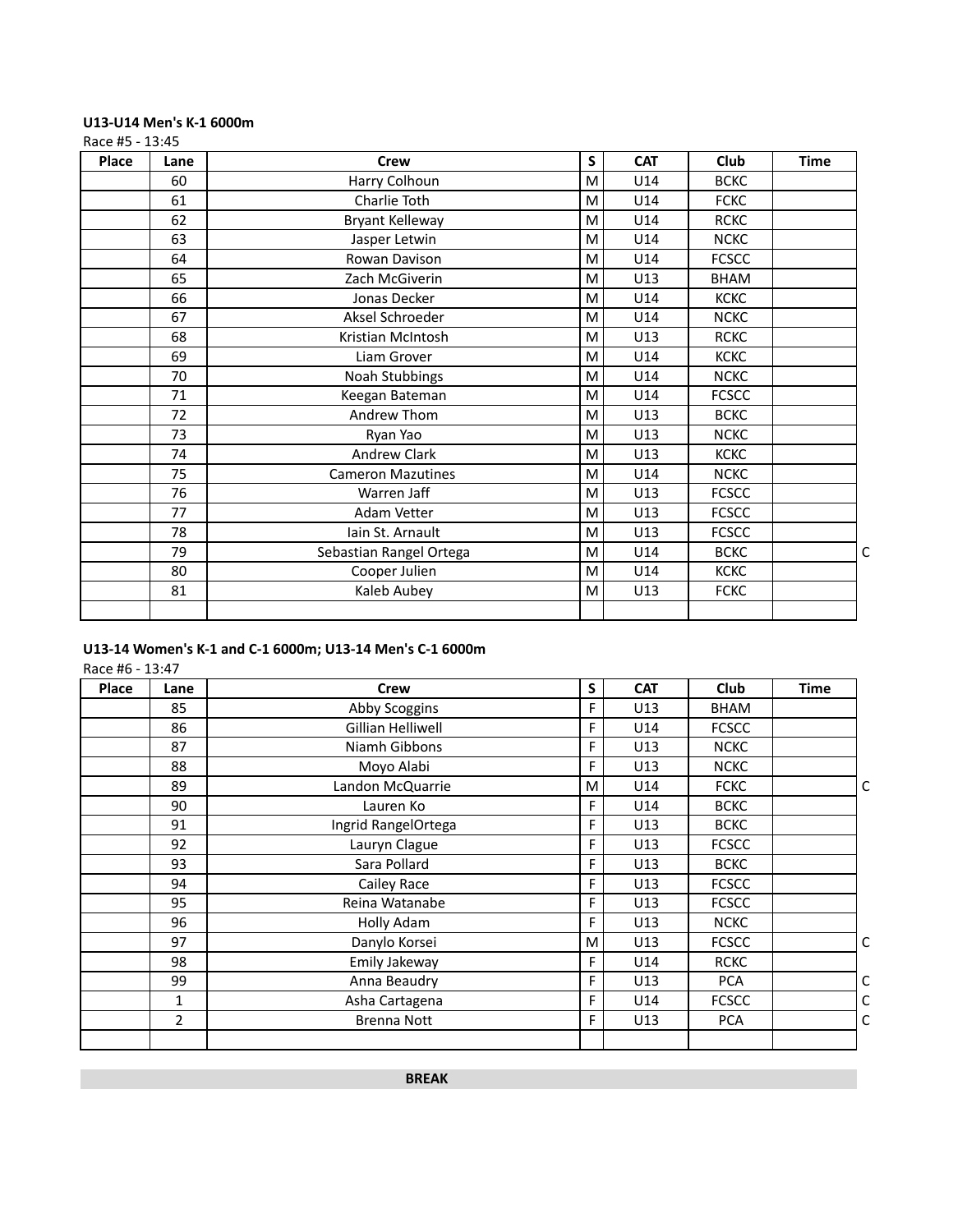### **Open Men's K-1 10,000m**

Race # 7 - 15:15

| Place | Lane           | <b>Crew</b>              | S | <b>CAT</b> | Club         | <b>Time</b> |
|-------|----------------|--------------------------|---|------------|--------------|-------------|
|       | $\mathbf{1}$   | Cameron Antifave         | M | Open       | <b>NCKC</b>  |             |
|       | $\overline{2}$ | <b>Elliot Hoyt</b>       | M | Open       | <b>FCKC</b>  |             |
|       | 3              | Spencer Robinson         | M | Open       | <b>KCKC</b>  |             |
|       | 4              | Ivan Strashenko          | M | U17        | <b>BCKC</b>  |             |
|       | 5              | <b>Stanley Netherton</b> | M | Open       | <b>KCKC</b>  |             |
|       | 6              | <b>Thomas Duff</b>       | M | Open       | <b>NCKC</b>  |             |
|       | $\overline{7}$ | Aiden Tabata             | M | Open       | <b>KCKC</b>  |             |
|       | 8              | Ben Muench               | M | Open       | <b>FCKC</b>  |             |
|       | 10             | <b>Edward Colhoun</b>    | M | U16        | <b>BCKC</b>  |             |
|       | 12             | Devon Holcroft           | M | Open       | <b>FCKC</b>  |             |
|       | 13             | Marvin Bader             | M | Open       | <b>FCSCC</b> |             |
|       | 14             | Jackson Ali              | M | U15        | <b>NCKC</b>  |             |
|       | 15             | Stephen Wang             | M | U16        | <b>RCKC</b>  |             |
|       | 16             | Kieran Nott              | M | U15        | <b>PCA</b>   |             |
|       | 17             | Preston San              | М | U15        | <b>FCKC</b>  |             |
|       | 18             | Lucas Mortensen          | M | Open       | <b>FCSCC</b> |             |
|       | 19             | David Helliwell          | M | Open       | <b>FCSCC</b> |             |
|       | 20             | <b>Matthew Smith</b>     | M | Open       | <b>RCKC</b>  |             |
|       | 21             | Darren Granale           | M | U16        | <b>RCKC</b>  |             |
|       | 22             | <b>Braiden Davis</b>     | M | U16        | <b>RCKC</b>  |             |
|       | 23             | Dylan Walsh              | M | U15        | <b>FCSCC</b> |             |
|       | 24             | Corey Stewart            | M | Open/Para  | APC          |             |
|       | 25             | Colin Templeton          | M | U15        | <b>RCKC</b>  |             |
|       | 26             | Daniel Castillo          | M | Open       | <b>FCSCC</b> |             |
|       | 27             | Ewan MacKenzie           | M | Open       | <b>RCKC</b>  |             |
|       | 28             | <b>Connor Curson</b>     | M | Open       | <b>FCSCC</b> |             |
|       |                |                          |   |            |              |             |
|       |                |                          |   |            |              |             |
|       |                |                          |   |            |              |             |